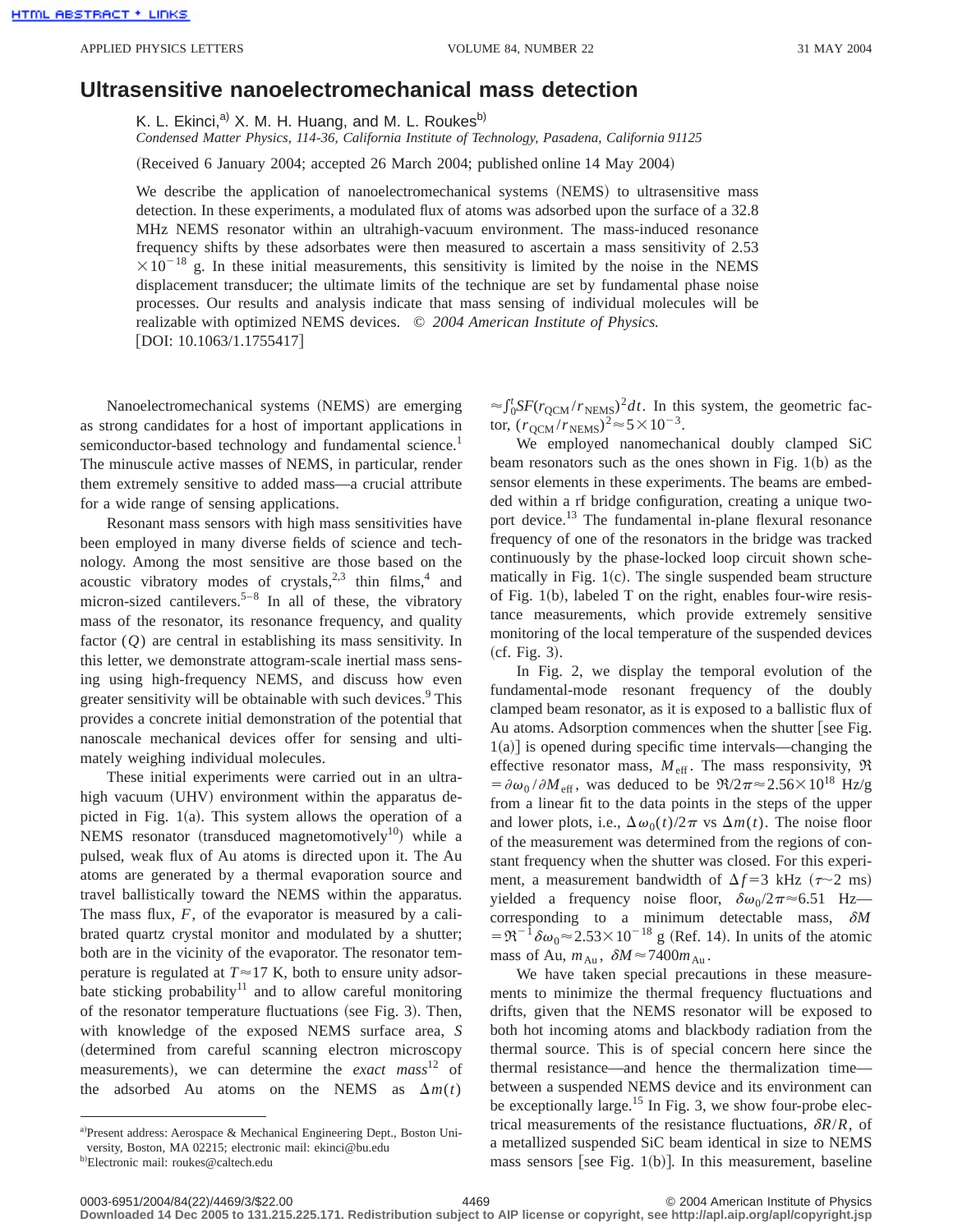

FIG. 1. (a) Variable temperature, UHV microwave cryostat for mass sensitivity measurements. The sample chamber (SC) is inserted into the bore of a 6T superconducting solenoid (So) in liquid helium. The radiation baffles  $(RB)$  establish a line of sight along the  $z$  axis from a room temperature thermal-evaporation source (F) to the bottom of the cryostat. The NEMS resonators are carefully placed in this line-of-sight, some  $r_{\text{NEMS}}=182.2$  cm away from the thermal-evaporation source. A calibrated quartz crystal monitor (QCM) at a distance of  $r_{\text{OCM}}$ =13.3 cm and a room temperature shutter (Sh) are employed to determine and modulate the atom flux, respectively. (b) Scanning electron micrographs of nanomechanical doubly clamped beam sensor elements. The beams are made out of SiC with top surface metallization layers of 80 nm of Al. The beams are configured in a rf bridge with corresponding actuation  $(D1 \text{ and } D2)$  and detection  $(R)$  ports as shown. The central suspended structure attached to three contact pads on each side, labeled  $T$ , is for monitoring the local temperature.  $(c)$  Conceptual diagram of the phase-locked loop (PLL) NEMS readout. The principal components are: voltage controlled rf oscillator (VCO); four-port power splitter (PS) (with three  $0^{\circ}$  and one  $180^{\circ}$  output ports); NEMS mass sensor with rf bridge readout; mixer  $(M)$ ; phase shifter  $(\emptyset)$ ; variable gain amplifier  $(A)$ ; low pass filter (LPF); frequency counter  $(C)$ .

 $\delta R/R$  was established when the shutter was in the closed position, i.e., for  $t \leq 50$  s. The device was exposed to Au atom fluxes comparable to those employed in the mass sensitivity experiments, when the shutter was opened at  $t \ge 50$  s.  $\delta R/R$  of the metal electrode is converted to temperature fluctuations using measured temperature dependence of the fourterminal resistance.  $\partial R/\partial T \approx 0.05$   $\Omega/K$  in the vicinity of  $T \approx 17$  K (Fig. 3 left inset).<sup>16</sup> Separate measurements of the temperature dependence of the resonance frequency near  $T \approx 17$  K yielded  $(1/2\pi)(\partial \omega_0/\partial T) \approx -700$  Hz/K (Fig. 3 right inset). One can then estimate the thermally induced frequency fluctuations as



FIG. 2. Frequency shifts,  $\Delta \omega / 2\pi$  (bottom) induced by sequential 40 attogram (ag)  $(1 \text{ ag}=10^{-18} \text{ g})$  gold atom adsorption upon a 14.2  $\mu$ m $\times$ 670  $nm\times259$  nm silicon carbide doubly clamped beam resonator. The (initial) fundamental frequency is  $\omega_0/2\pi \approx 32.8$  MHz. The accreted mass of gold atoms,  $\Delta m$ , in the upper plot is measured by a separate quartz crystal detector. The rms frequency fluctuations of the system (i.e., the noise level in the lower trace) correspond to a mass sensitivity of 2.5 ag for the 2 ms



FIG. 3. The four-terminal resistance fluctuations,  $\delta R/R$ , of the metal electrode on a suspended SiC beam.  $R \approx 62.5 \Omega$  at  $T \approx 17 \text{ K}$ .  $\delta R/R$  is converted to local temperature fluctuations using measured values of temperature dependence of the electrode resistance (left inset). The local temperature fluctuations are then converted to thermally induced frequency fluctuations using the temperature dependence of the resonator frequency (right inset). Here,  $\omega_0/2\pi \approx 32.8$  MHz at  $T \approx 17$  K.

$$
\frac{\delta \omega_0}{2\pi} = \frac{1}{2\pi} \frac{\partial \omega_0}{\partial T} \left[ \frac{\partial R}{\partial T} \right]^{-1} \delta R \le 5 \text{ Hz}.
$$

The frequency fluctuations thus deduced are comparable to our noise floor for zero flux—establishing that no significant thermal effects are observable for the very low fluxes employed in these experiments.

We now turn to a noise analysis of our measurements. In general, resonant mass sensing is performed by carefully determining the resonance frequency of the resonator and then, by looking for a frequency shift in the *steady state* due to the added mass. Hence, to determine the *mass sensitivity*,  $\delta M$ , one needs to consider the noise floor for frequency measurements,  $\delta \omega_0$ , since

$$
\delta M \approx \left| \frac{\partial M_{\text{eff}}}{\partial \omega_0} \right| \delta \omega_0 = |\Re|^{-1} \delta \omega_0. \tag{1}
$$

For the fundamental mode doubly clamped beam sensors, the effective mass is a fraction of the total resonator mass,  $M_{\text{eff}}=0.735M_{\text{tot}}=0.735\rho Ltw$ . Here,  $L\times t\times w$  are the beam's dimensions, and  $\rho$  its mass density. In the limit  $\delta M$  $\ll M_{\text{eff}}$ , the resonator's characteristics—in particular, its compliance and *Q*—will be relatively unaffected by mass accretion. In this regime,  $|\mathfrak{R}| = \omega_0/2M_{\text{eff}}$ , and  $\delta M$  $\approx 2(M_{\text{eff}}/\omega_0)\delta\omega_0$ . An estimate for  $\delta\omega_0$  can be obtained by integrating the spectral density of the frequency fluctuations,  $S_{\omega}(\omega)$ , over the effective measurement bandwidth<sup>17</sup>  $\Delta f$ :

$$
\delta\omega_0 \approx \left[ \int_{\omega_0 - \pi\Delta f}^{\omega_0 + \pi\Delta f} S_{\omega}(\omega) d\omega \right]^{1/2}.
$$
 (2)

Elsewhere $18$  we have carefully analyzed the fundamental physical limits to inertial mass sensing imposed by the frequency-fluctuation noise  $\delta\omega_0$ . This analysis leads to the conclusion that in these initial experiments,  $\delta \omega_0$  and hence,  $\delta M$  are both limited by the measurement electronics, i.e., the transducer, and readout circuitry. In other words, the spectral density of the voltage noise,  $S_V(\omega)$ , at the output will determine the measured frequency noise as  $S_{\omega}(\omega)$ 

averaging time employed.<br>Downloaded 14 Dec 2005 to 131.215.225.171. Redistribution subject to AIP license or copyright, see http://apl.aip.org/apl/copyright.jsp